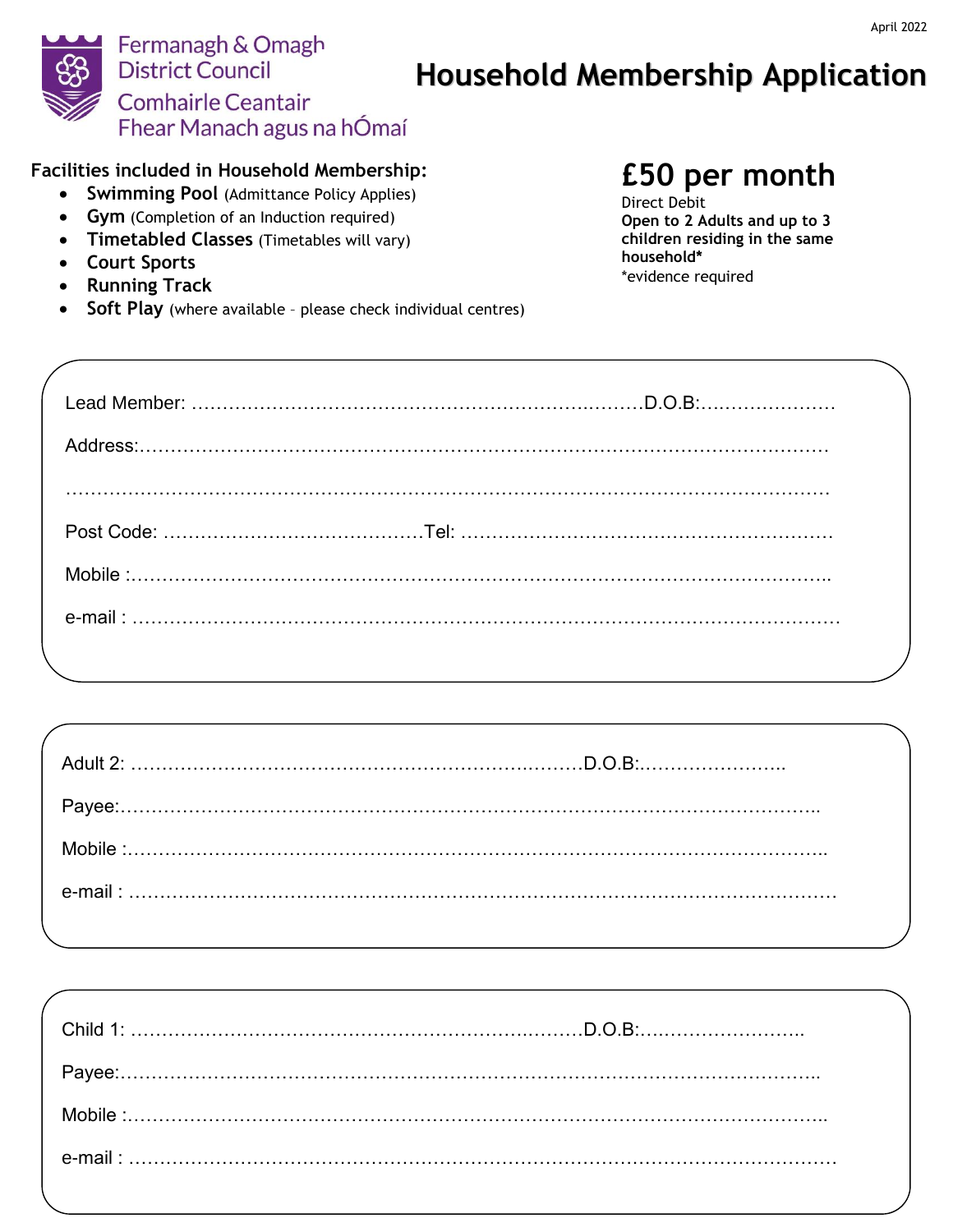I confirm that a copy of proof of address is attached for Lead Member and Adult Member 2 (official document e.g. bank statement, Driver's Licence or utility bill) …………….(initial) **□** 

We hereby apply for Membership as detailed above and declare that we have read, understood and accept the terms and conditions attached.

Signed (Lead Member): …………………………………………………………….. Date:…………………….

Signed (Adult 2): ……………………………………………………………………... Date:…………………….

## **Please complete the section below detailing your method of payment:**

| <b>LEAD PAYEE DIRECT DEBIT:</b>                                                                                                                                                                      |
|------------------------------------------------------------------------------------------------------------------------------------------------------------------------------------------------------|
| If different from above                                                                                                                                                                              |
| Sort Code:<br><b>Bank Account Number:</b>                                                                                                                                                            |
| I hereby authorise a monthly payment of £50.00 to be paid to Fermanagh & Omagh District Council and agree to inform<br>my local leisure complex of any changes to account details as supplied above. |
| I understand I am committing to a 12 month contract and agree to abide by the terms and conditions associated with this.                                                                             |
|                                                                                                                                                                                                      |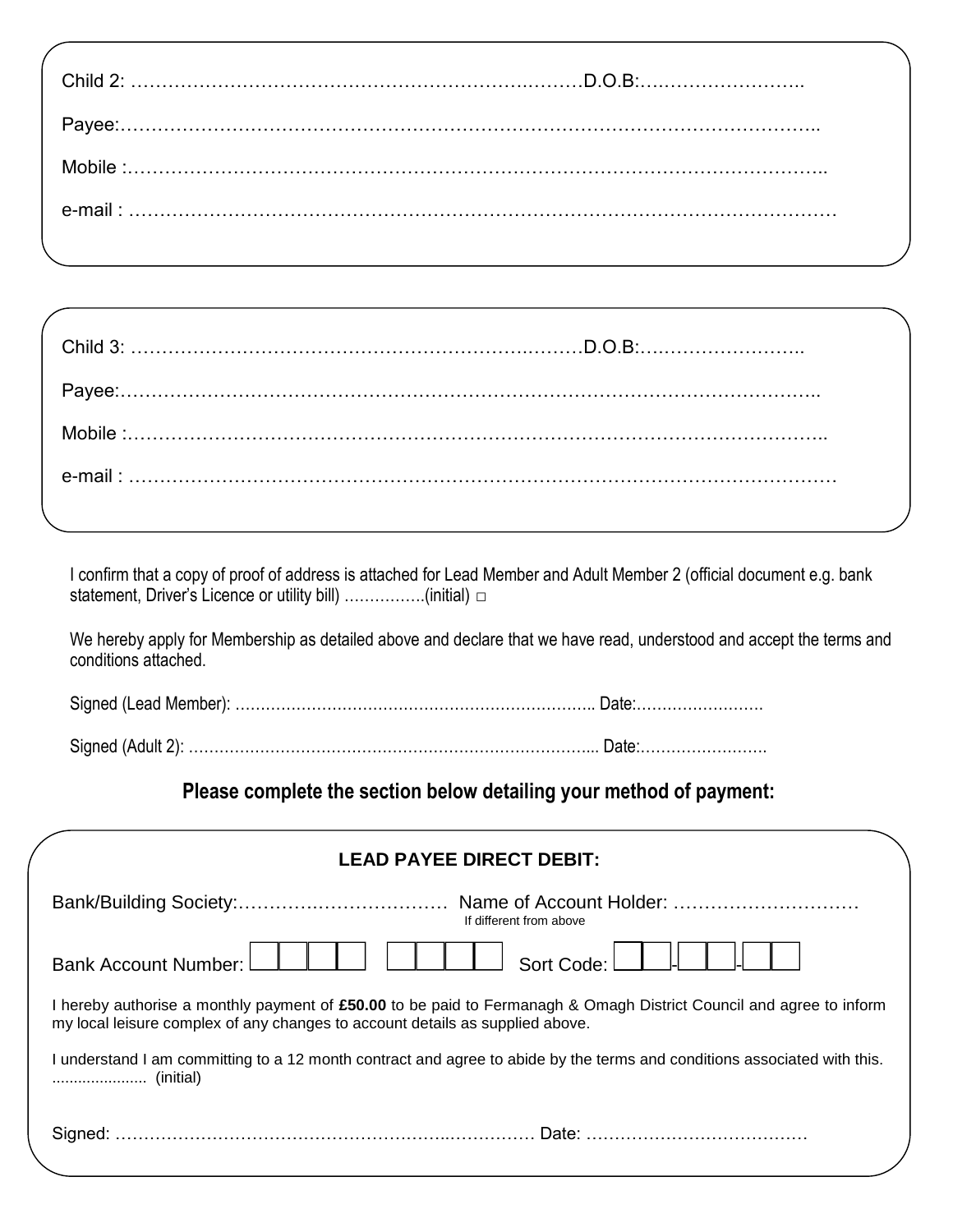Induction Completed (£10.50 per person or Free of charge with any membership purchase) : …………………………….. (date)

All receipts/supporting documentation/direct debit mandate is attached **□** Signed (Administrator):……………………………………………….

#### **PLEASE BLACK OUT ALL BANK DETAILS (save last 4 digits) OF MEMBER ONCE DETAILS TRANSFERRED TO IMS SYSTEM.**

#### TERMS AND CONDITIONS OF MEMBERSHIP

#### **Definitions**

In These Terms and Conditions, the following words and expressions shall bear the following meanings:

the "Facilities"

means the leisure centre and facilities at FODC Leisure Services to be used by the member subject to these Terms and Conditions including all, services, equipment, items and related amenities.

the "Council"

means Fermanagh & Omagh District Council

the "Casual Fee"

the rate charged for each individual activity. This includes activities not included in the membership for members.

"Minimum Term"

means the minimum term of this agreement, being 12 months from the date hereof.

"Pro-Rata Payment"

means the initial fee that a member will pay on joining the Facilities, when paying by direct debit. Direct Debits are collected on 1<sup>st</sup> of each month. This is the amount of time between the join date and the first direct debit collection.

"Monthly Membership Fee"

means the monthly fee payable by members in respect of the use of the Facilities.

"Membership Fees"

means the fees payable by members in relation to their use of the Facilities (as set out in the Council's current membership price list from time to time, which is available from the Facilities' website/on request at the Facilities) and will be taken to mean Monthly Membership Fees. "Termination End Date" means the Termination Date plus (if applicable) any Minimum Notice period;

"Minimum Notice"

means the notice period stated in Clause 5 that is required to be given by the member to the Company in order to terminate the membership. "Freeze Period"

means the duration of time a membership may be suspended as stated in Clause 5 at the request of the applicant and approval of the management.

#### 1. Acceptance of Membership

1.1. The decision to accept the application of a potential member shall be at the sole discretion of the Council.

1.2. The Council reserves the right to verify, or require proof of all information given in order to obtain membership and any fraudulent or wrongful information given in order to obtain such membership, which has a material, negative effect on our decision whether or not to accept the application for membership, could result in the cancellation of all membership rights and lead to the repayment of all monies due to the Council.

1.3. If the Council accepts the membership application, membership of the Facilities by the applicant shall commence upon the first membership payment or upon the date of this agreement, whichever is the earlier. Upon acceptance of the member, the Council shall issue a membership card. The card remains the property of the Council and entitles the holder to all rights and privileges exercisable by the category of the holder.

1.4. The acceptance by the Council of an application for membership of the Facilities shall constitute a legally binding agreement between the member and the Council. The member hereby agrees also to be bound by the rules, bylaws and regulations applicable to the Facilities, which are in force from time to time as posted within the facility and detailed on Facility pricelists.

1.5. The member has the right to cancel this agreement within 10 days of the signed start date, by sending or taking a written notice of cancellation to FODC Leisure Services. The Council shall refund in full any monies, which have been paid toward membership fees within the 10-day period except for that of the Induction fee which remains nonrefundable.

1.6. Membership cards are issued to all current members and must be shown at the Facilities reception to gain entry every time a visit is made to the Facilities. Membership cards may only be used by the registered member and any fraudulent use of the membership card will result in cancellation of that membership with no refund being made by the Council.

1.7. Membership of the Facilities is personal to the Member and cannot be assigned, transferred, or otherwise disposed of without the prior written consent of the Council, such consent not to be unreasonably withheld or delayed. The ability to assign is subject always to the ability of the assignee to provide a warranty and representation as set out in clause 2.1 below.

1.8. The Council shall not refund Membership Fees where the member chooses not to attend the Facilities.

#### 2. Limitation of Liability

2.1. FODC Leisure Services cannot be held responsible for Facilities not being available, to a material extent, for a continuous period of two weeks through circumstances beyond its control. If any Facilities are unavailable for a continuous period of more than two weeks members shall be entitled to a pro-rata refund of their membership fees in respect of the period of unavailability in excess of the initial two weeks and the nature of the Facilities which are unavailable.

2.2. Members warrant and represent that they are capable of engaging in a routine of exercise provided by any programme which they follow, or class which they attend, and that such exercise would not be detrimental to their health, safety, comfort and physical condition. Members may not exercise while either injured or under medication prescribed by their doctor without first obtaining the prior approval of such doctor.

2.3. The Council will compensate you for any loss or damage you may suffer if it fails to carry out its obligations under this agreement or to a reasonable standard or breaches any duties imposed on it by law (including if the Council causes the death or personal injury to you by its negligence) unless that failure is attributable to:

(i) your own fault:

(ii) a third party unconnected with the Council's provision of the Facilities under this agreement; or

(iii) events which neither the Council nor its suppliers could have foreseen or forestalled even if it had taken all reasonable care.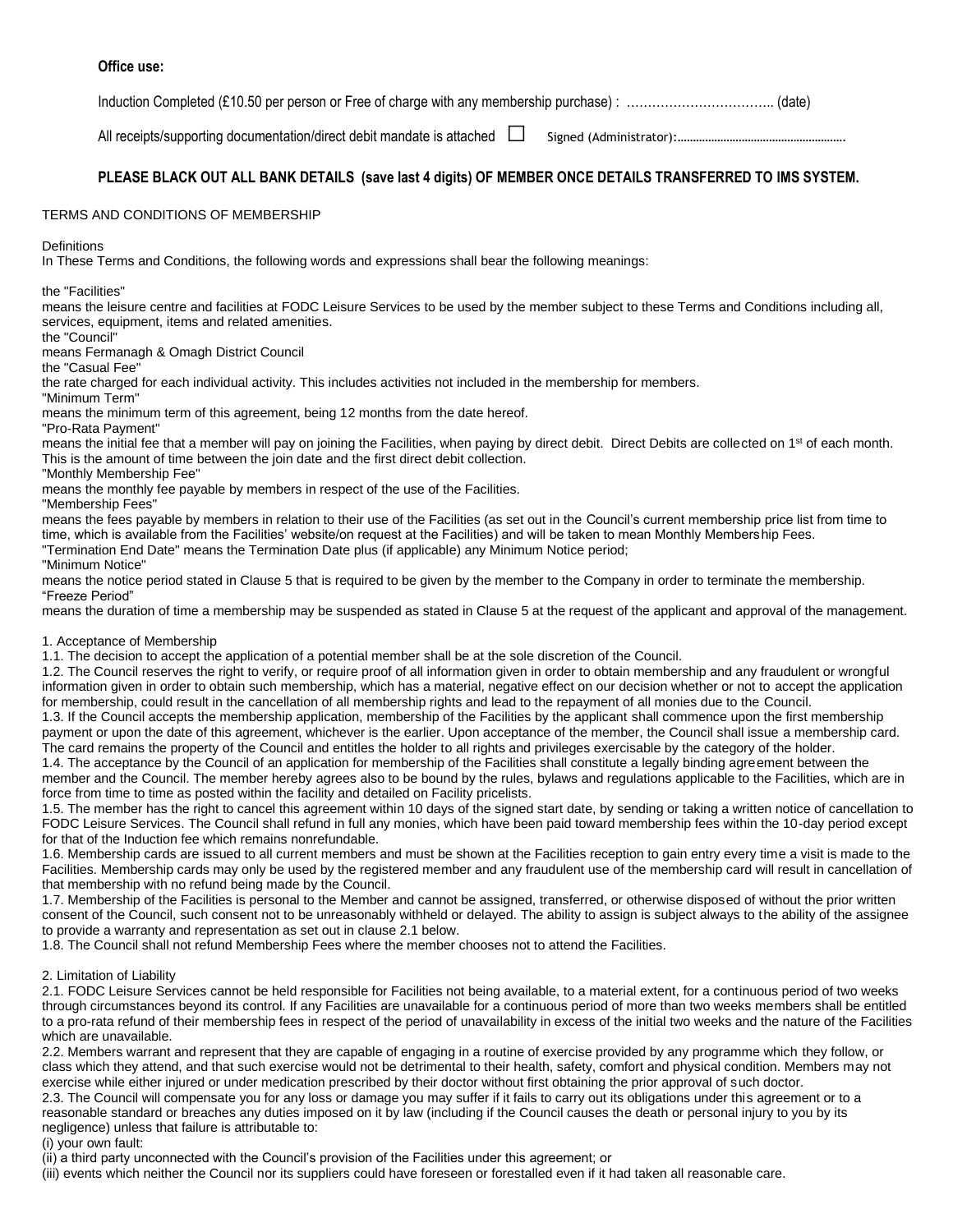#### 3. Membership

3.1. The categories of membership are "All Inclusive", "Fitness", "Aquatic", "Household" with off-peak and concession variations and such other categories as the Council may introduce from time to time. All categories of membership shall be subject to these Terms and Conditions of membership and to the rules, bylaws and regulations applicable to the Facilities, which are in force from time to time as posted within the facility and detailed on Facility pricelists.

3.2. The person signing the Membership Application shall be at least eighteen years of age or if the member is less than eighteen years of age the Membership Application shall be countersigned by a competent adult who agrees to take responsibility for the membership.

3.3. Any junior memberships where the member is under the age of eighteen must forfeit their concession rate and upgrade to full membership on their eighteenth birthday (unless a further concession applies).

3.4. The applicant will be required to provide a photograph as a form of identification. This may be in form of a digital photo taken onsite at the time of joining.

All data is collected, processed and stored in accordance with the Data Protection Act 2018.

#### 4. Membership charges: Membership Fees

4.1. Membership Fees must be paid in advance either monthly or in one lump sum equivalent to the 12 month fee as specified on individual membership categories. The Monthly Membership Fees must be paid by Direct Debit on the first day of each month.

4.2. This clause constitutes advance notice of payments to be collected by Direct Debit and confirmation of the Direct Debit Scheme Guarantee (as set out in the Direct Debit Instruction Form). This document should be retained for future reference.

4.3. The Pro-rata Payment will be calculated in relation to the appropriate monthly Direct Debit payment by reference to the number of days between the date on which membership commences and the last day of the month in which membership commences (both days inclusive). Thereafter the Membership Fee will be payable monthly in advance by Direct Debit on the first day of each month.

4.4. The Council reserves the right to review and change membership rates annually and shall give not less than 30 days written notice of any change in the Membership Fees. If, following the minimum contractual term the member does not wish their membership to continue, the member shall be entitled to cancel their contract, with immediate effect, without incurring any further charges after the date of cancellation.

4.5. At the end of the Minimum Term this agreement will continue in force on a month by month basis until cancelled or terminated in accordance with these terms. The Membership Fees payable each month shall be at the prevailing rate set out on the Facilities pricelist.

4.6 Concession membership applies only to those aged under 18 years and 60 years and over. In addition, those registered disabled are also eligible for concessionary rates. Documentary evidence of all concessions are required, e.g., birth certificate, passport, blue badge etc. 4.7 Household membership applies to a maximum of 2 adults and up to 3 children aged under 18 years who reside in the same household. Documentary evidence of this is required in any form clearly showing the name and address of each adult, e.g., utility bill.

#### 5. Cancellation/ Suspension of membership

5.1. Members are not permitted to cancel their agreement during the Minimum Term. If a Member purports to cancel their agreement during the Minimum Term Fermanagh & Omagh District Council shall be entitled to continue to collect the Monthly Membership Fees at a reduced rate of 75% of the prevailing Membership Fees as set out at the Facilities pricelist for the duration of the Minimum Term. Members may cancel their agreement by no less than 30 days written notice taking effect upon the expiry of the Minimum Term. After the expiry of the Minimum Term, the member can, at any time, cancel their membership by providing the Council with thirty days written notice addressed to the Facilities. The membership will be cancelled with effect from the last day of the month following the completion of the thirty day notice period. All Membership Fees will be payable up to the date of cancellation. The Council, may, at its discretion, permit cancellation before the minimum term in exceptional circumstances, for example, sudden illness/medical issue. Documentary evidence will be required in the determination on whether cancellation will be considered e.g., letter from consultant/G.P.

5.2. Note: It is very important that you ensure you have sufficient funds in your account for collection on 1st of each month. Where a Direct Debit has failed, the membership shall be suspended until payment is received. Any member who falls behind in payment for more than 30 days will forfeit his/her membership and subsequent re-instatement of the membership will be subject to the current membership fees applicable at the date of reinstatement and settlement in full of any outstanding arrears If the Direct Debit rejection is for 'Insufficient funds' Fermanagh & Omagh District Council will 'represent' for payment once more, for that month's fee. If the rejection is for anything else, Fermanagh & Omagh District Council will not attempt to a second collection in the same month. All second representations are set to collect on the 15th of each month. Each member will get a communication (email/letter) advising them of the rejection & representation (if applicable). Please note, some banks apply charges for 'Insufficient Funds' rejections, please check with your bank for individual fees charged by them.

5.3. Failure to collect fees following second representation on 15<sup>th</sup> of month will initiate an email/letter giving your notification that you have an outstanding instalment on your subscription account. This will include an additional £10 Administration Fee.

5.4. The Council reserves the right to terminate membership of the Facilities [or refuse to renew the membership of any member] where a member commits a material breach of these Terms and Conditions OR whose conduct is or may, in the Council's reasonable opinion, be detrimental to the goodwill or reputation of the Facilities.

On and after the date of termination ("Termination Date"), the (former) member shall:

(a) forfeit all benefits and/or rights it has or may have in relation to Membership, the Facilities or the Council;

(b) (if applicable) be entitled to receive from the Council, within [28] days of being notified by the (former) member, reimbursement of the Advanced Payments but only for the proportion of Advanced Payments that relates to Membership after the Termination End Date LESS any amount properly owed and due under limb (c) below; and

(c) pay the Council, within 7 days of being notified by the Council, for any charges, damages, costs or expenses (including (but not limited to) any outstanding Membership Fees, Pro-rata Payment, Casual Fee or administration fees) that are properly due and remain unpaid as at the Termination Date.

5.5. Members may request to "freeze" their membership contracts for a minimum period of 1 month and maximum period of 3 months twice in any 12 month rolling period. This is at the sole discretion of the management and does not alter or forfeit any or all of the terms and conditions contained within this agreement during the freeze period.

5.6 There will be no reduction in fees for Household Membership should any party not utilize facilities for any period of time.

#### 6. General Facilities

6.1. Certain categories of membership do not include rights to use all the Facilities. Facilities not so included may be provided at an additional charge at the Council's discretion at the Casual Fees in force from time to time. Details of the Facilities included in each category of membership are available on the Facilities' literature and website.

6.2. Only members of Household membership may avail of free court sports. Should a "pay and go" customer play on a court reserved by a Household Member, a proportionate fee (50%) will apply.

6.3. Members should seek instruction before using unfamiliar equipment.